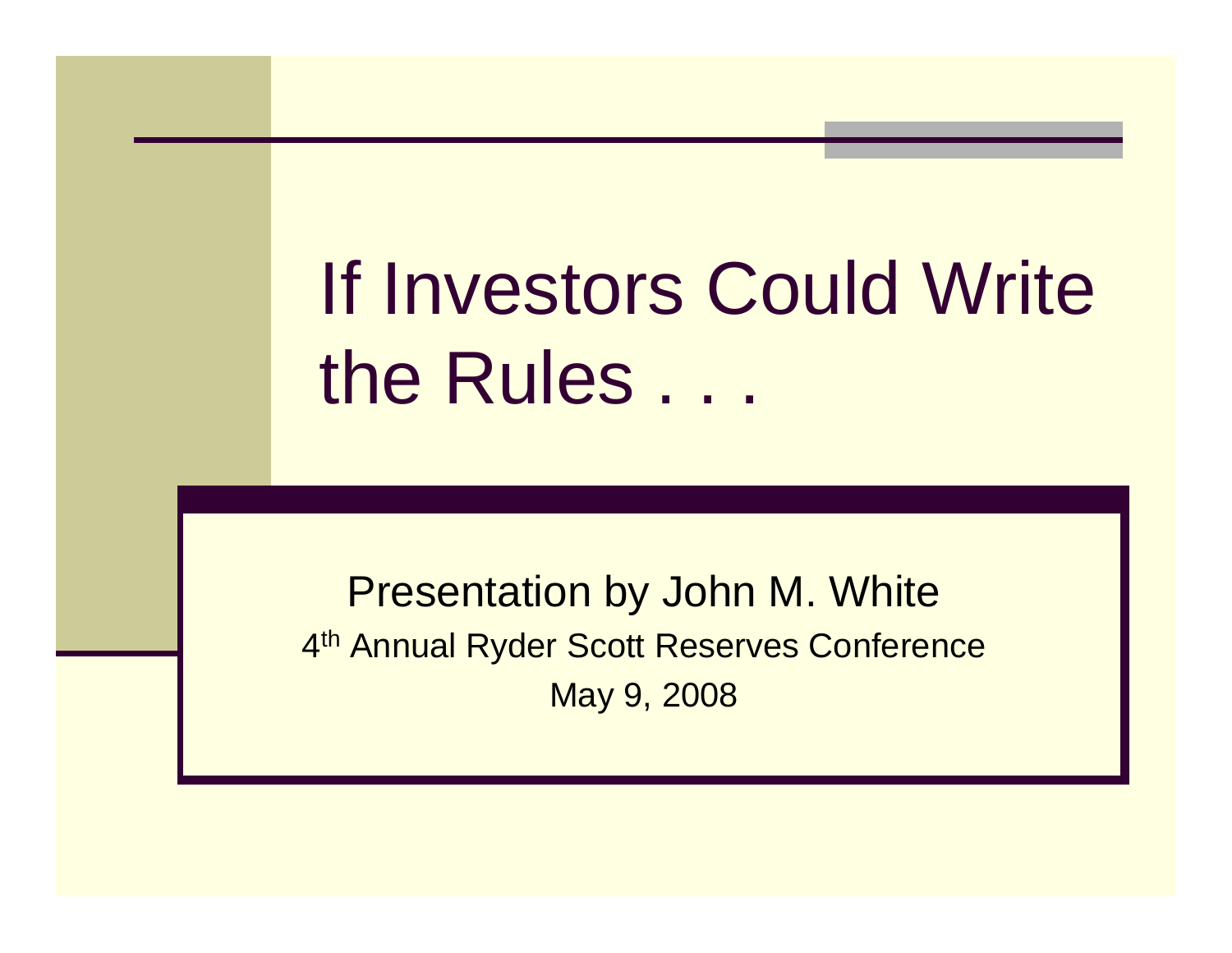#### *Analysts Know The Price of Everything and the Value of Nothing*

*Source: John E. Olson, Houston Energy Partners*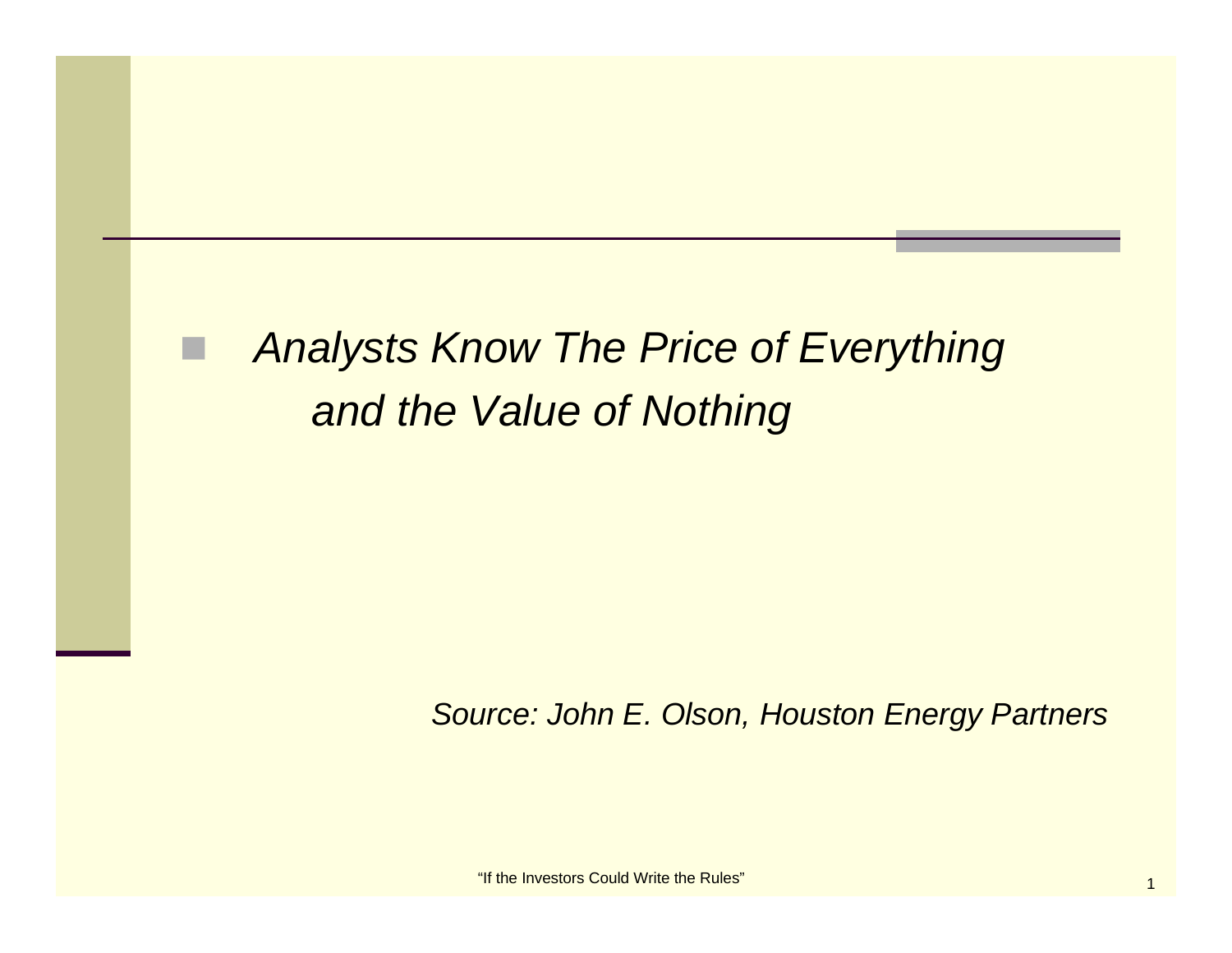### **One Analyst's Performance Review**

- *"Works Well When Under Constant Supervision and Cornered Like a Rat in a Trap."*
- *"A Gross Ignoramus --- 144 Times Worse Than an Ordinary Ignoramus."*
- *"He Brings A lot of Joy Whenever He Leaves The Room."*
- *"If He Were Any More Stupid, He'd Have to Be Watered Twice A Week."*
	- *"The Wheel is Turning, But The Hamster is Dead."*

*Source: John E. Olson, Houston Energy Partners*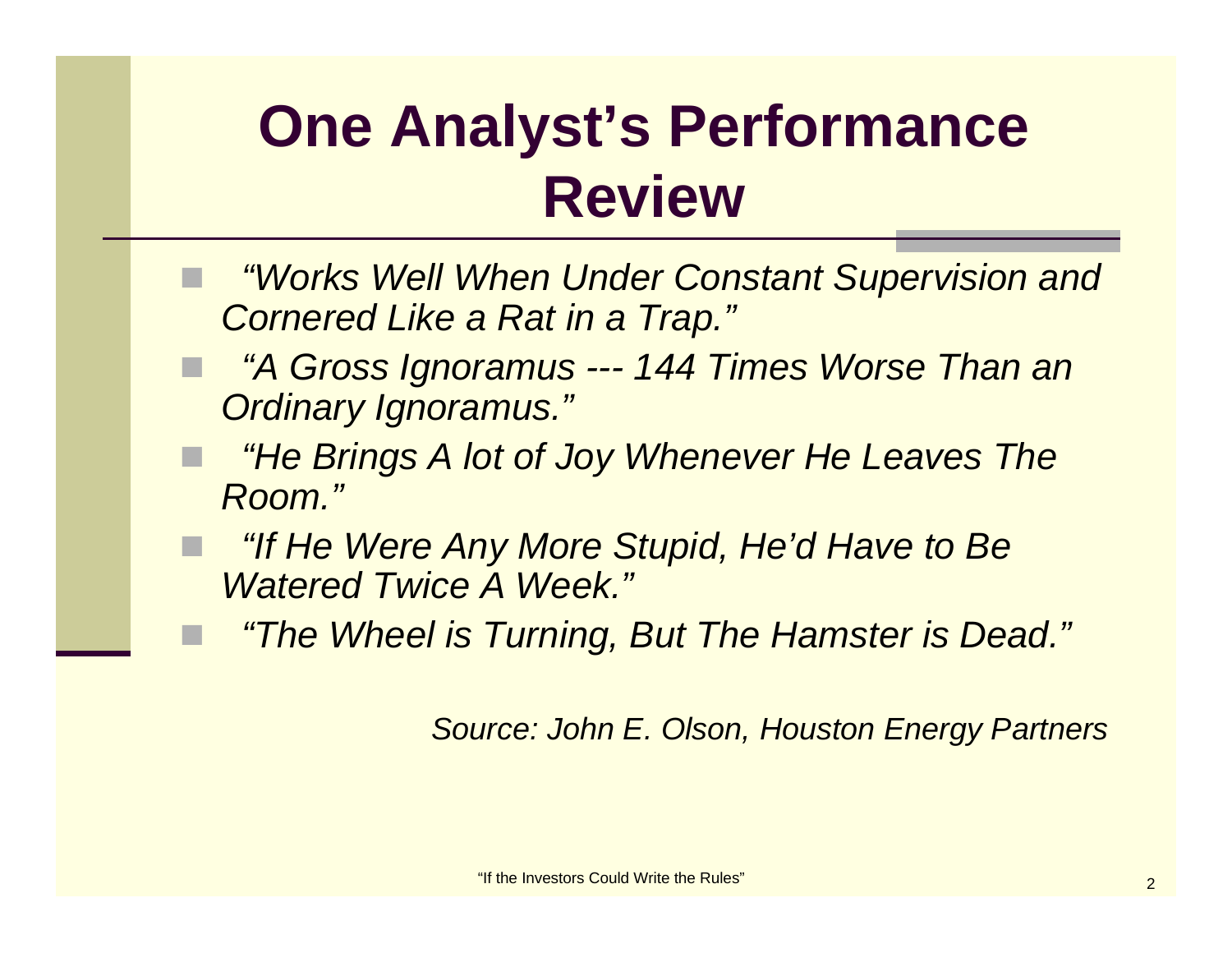# Valuation Gamesmanship

- H **Earnings**
- П Adjusted Earnings
- Cash Flow (CFFO)
- Adjusted Cash Flow
- Debt Adjusted Cash Flow
- H Free CFFO Yield
- П Growth-Adjusted Free CFFO Yield
- Break-up Values = Sum of Parts
- Proved Net Asset Value
- Prospective Net Asset Values
- H Pre-tax Asset Values
- П Theoretical Fair Value
- П **FBITDA**
- Open EBITDA
- Adjusted EBITDA
- Enterprise Value
	- Plain
	- Prior Year Reserve Values
	- Mid-cycle EV/EBITDA
- Tax Adjusted Distributable **CFFO**
- Capital Asset Pricing Model (CAPM)
- Discounted Cash Flow
- Adjusted Risk Premiums
- H DCF-Based NAV: Five Years to Blow-down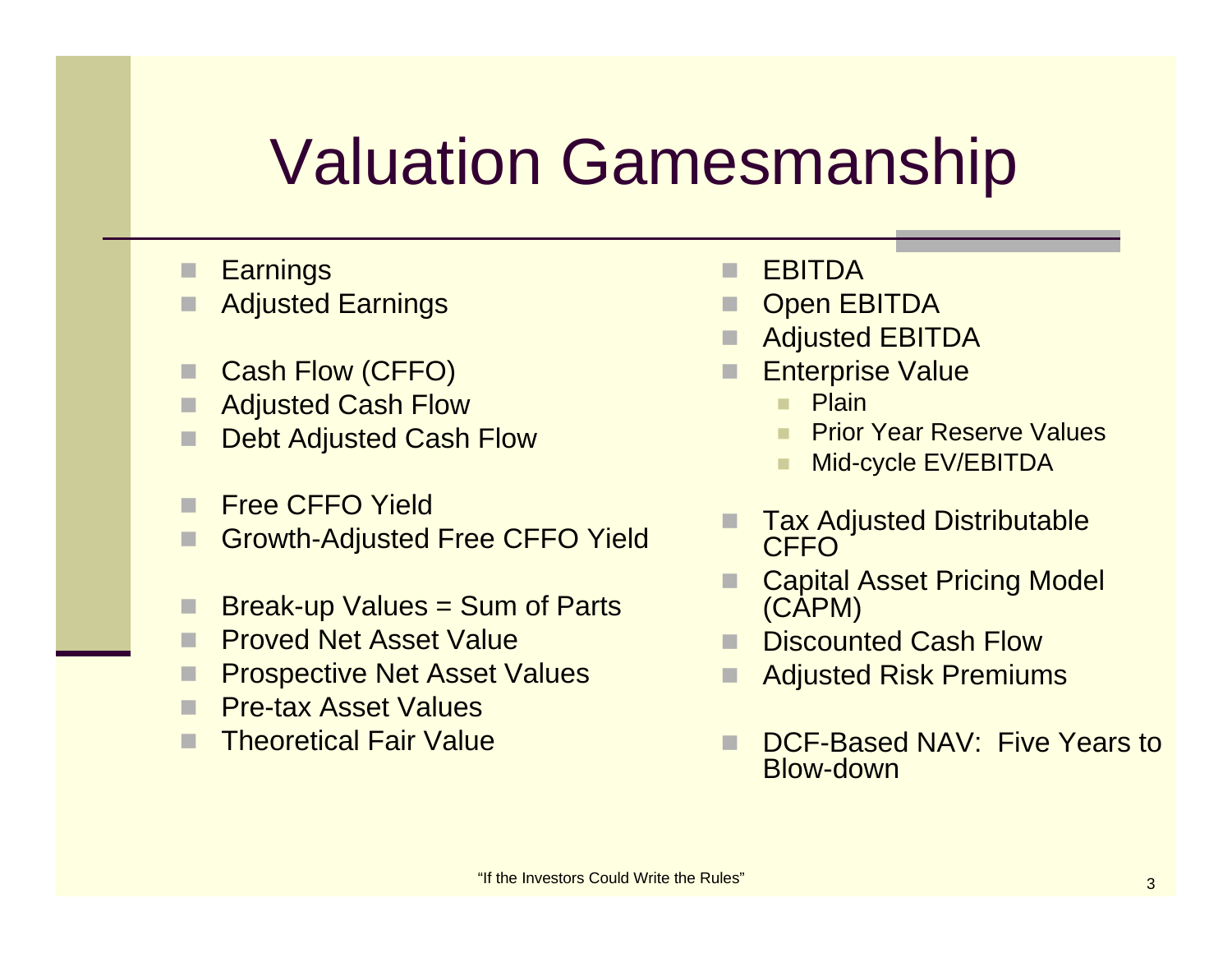### Institutional Investor Questionnaire

Investors were asked to rank in order of preference:

- Disclose probable reserves volumes
- Disclose PV10 of proved reserves based on average oil and gas prices during the period
- Disclose PV10 based on sensitivity pricing (i.e., +/ average prices)
- Disclose concentration of reserves (i.e., top 5 fields)
- Require a Management Discussion and Analysis section explaining the changes in the reserve position for the period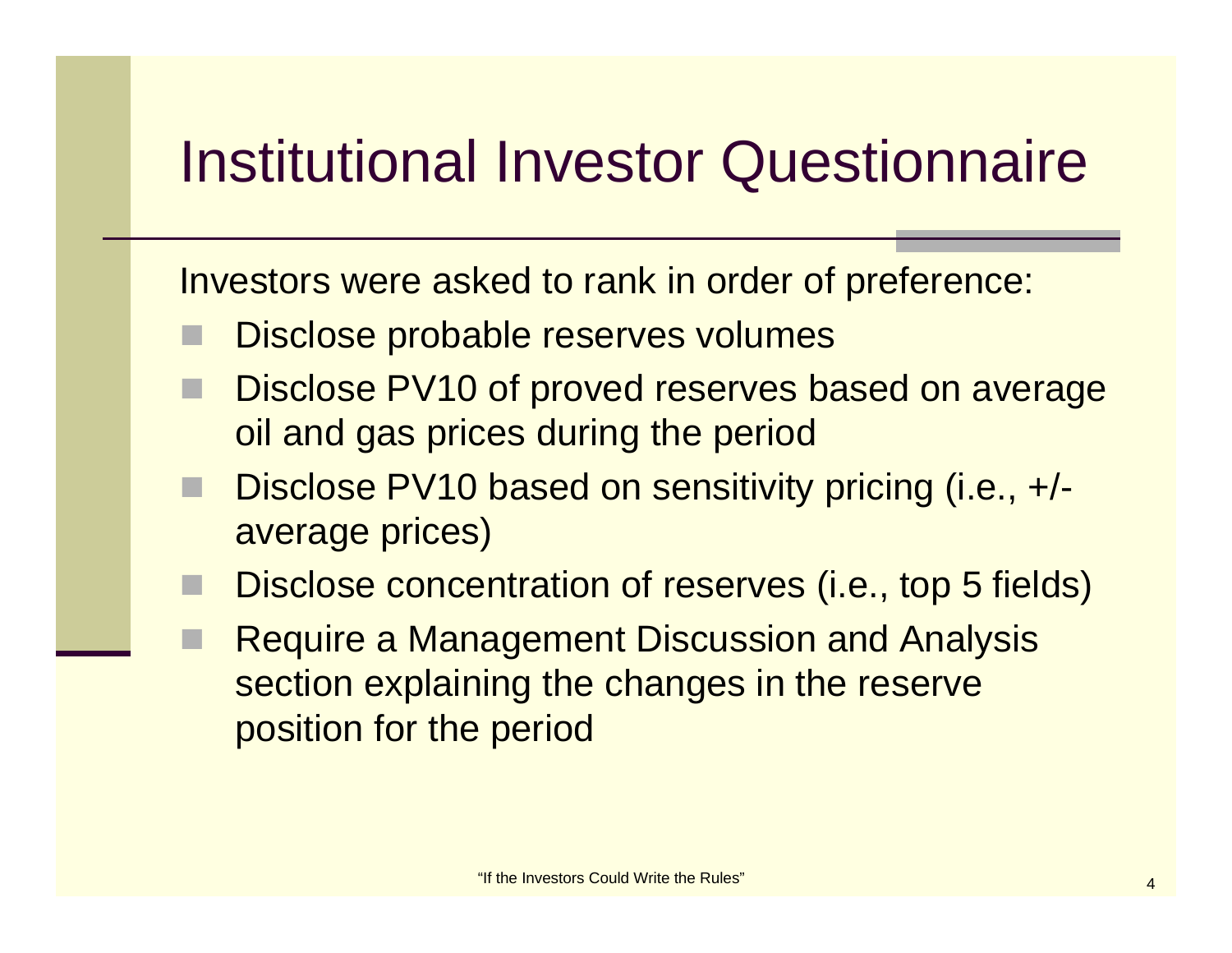# Respondent Profile

- 1. Not a scientific survey
- 2. Selected primarily due to Experience and Knowledge of the E&P Sector
- 3. Strong Involvement in Independent US E&P **Companies**
- 4. Assets under Management ranging from \$100 million to over \$5 billion
- 5. Split Evenly (50%-50%) between Money Managers (Long only) and Hedge Funds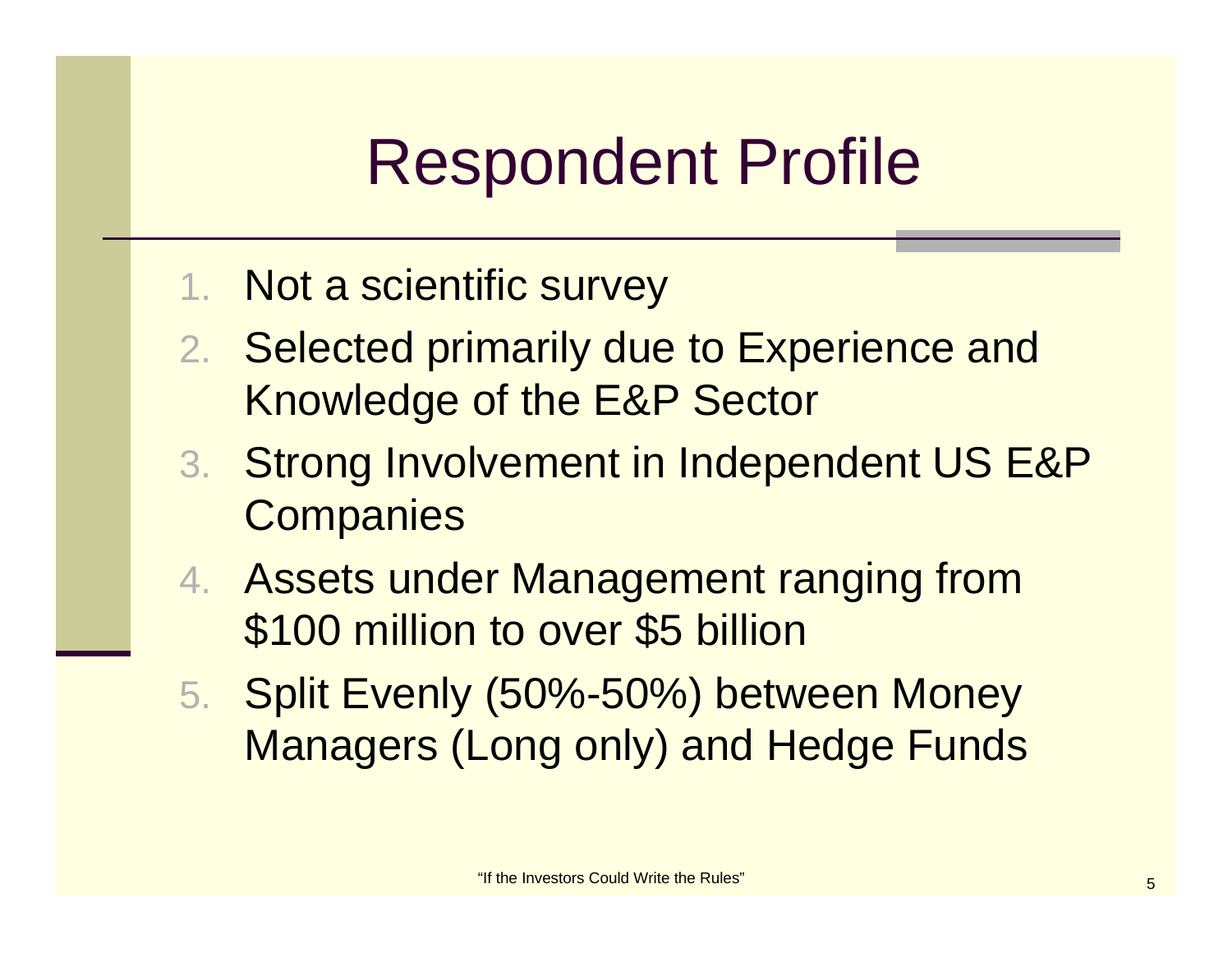## Institutional Investor Questionnaire Results

- $\blacksquare$  1. Disclose probable reserves volumes
- $\Box$  2. **Disclose PV10 based on sensitivity pricing** (i.e.,+/- average prices)
- $\Box$  3. Disclose concentration of reserves (i.e., top 5 fields)

TIE

- $\Box$  3. 3. Require a Management Discussion and Analysis section
- $\Box$  4. Disclose PV10 of total proved based on average oil and gas prices
- *Results based on weighted ranking of order of preferences*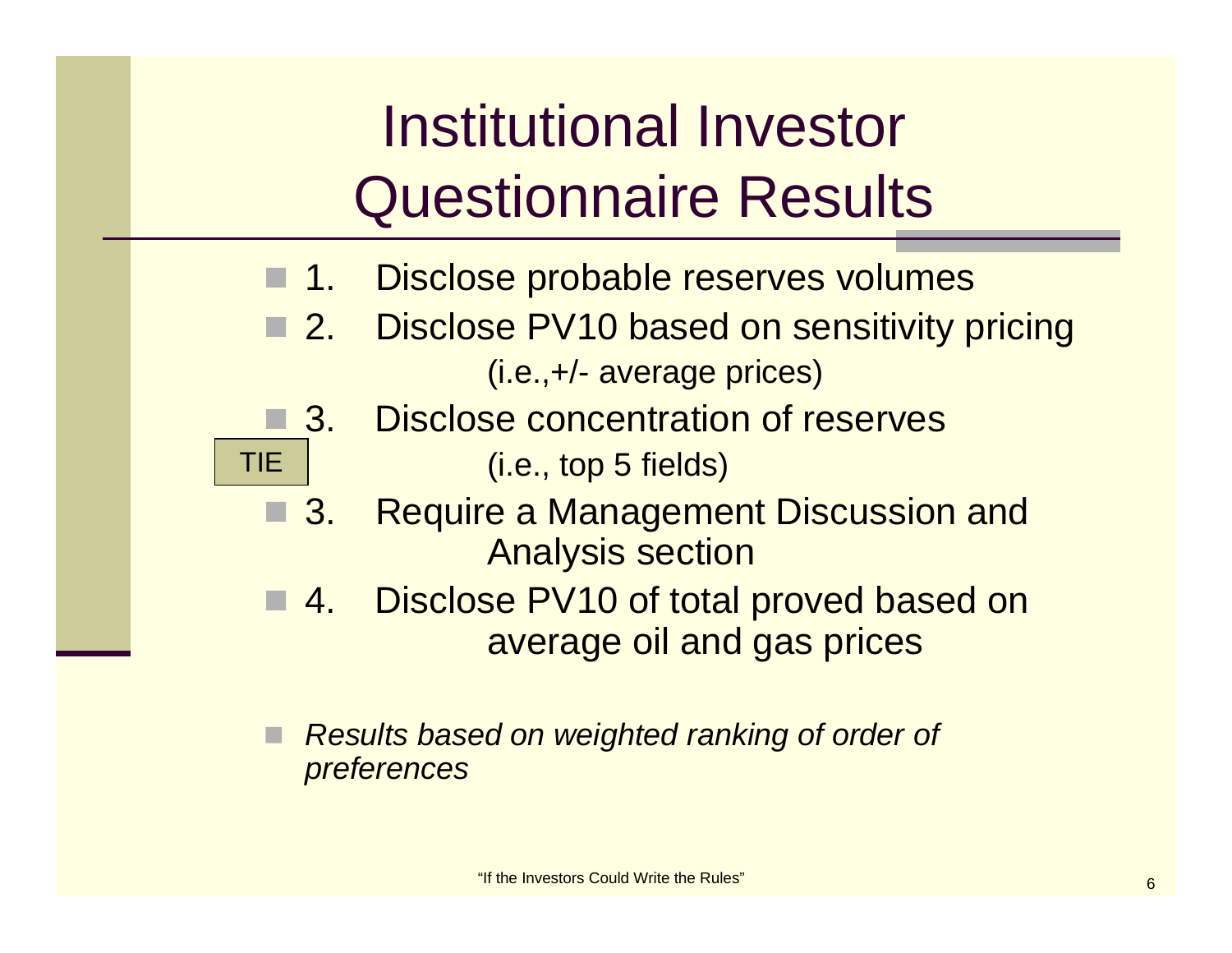## Probable Reserve Estimates and Equity Valuation

| Company                                | Symbol     | <b>EV / Proved Reserves</b><br>(in \$/Mcfe) |
|----------------------------------------|------------|---------------------------------------------|
| <b>Encore Acquisition</b>              | <b>EAC</b> | 2.62                                        |
| <b>Whiting Petroleum</b>               | <b>WLL</b> | 2.74                                        |
| <b>Swift Energy Co.</b>                | <b>SFY</b> | 2.76                                        |
| <b>Anadarko Petroleum Corp</b>         | <b>APC</b> | 3.12                                        |
| Noble Energy, Inc.                     | <b>NBL</b> | 3.12                                        |
| <b>St. Mary Land &amp; Exploration</b> | <b>SM</b>  | 3.21                                        |
| <b>Apache Corp.</b>                    | <b>APA</b> | 3.41                                        |
| <b>Median</b>                          |            | 3.12                                        |

Enterprise Value (EV) per reserves in \$/Mcfe *Source: Company Reports, Thomson Financial, Bloomberg*

"If the Investors Could Write the Rules"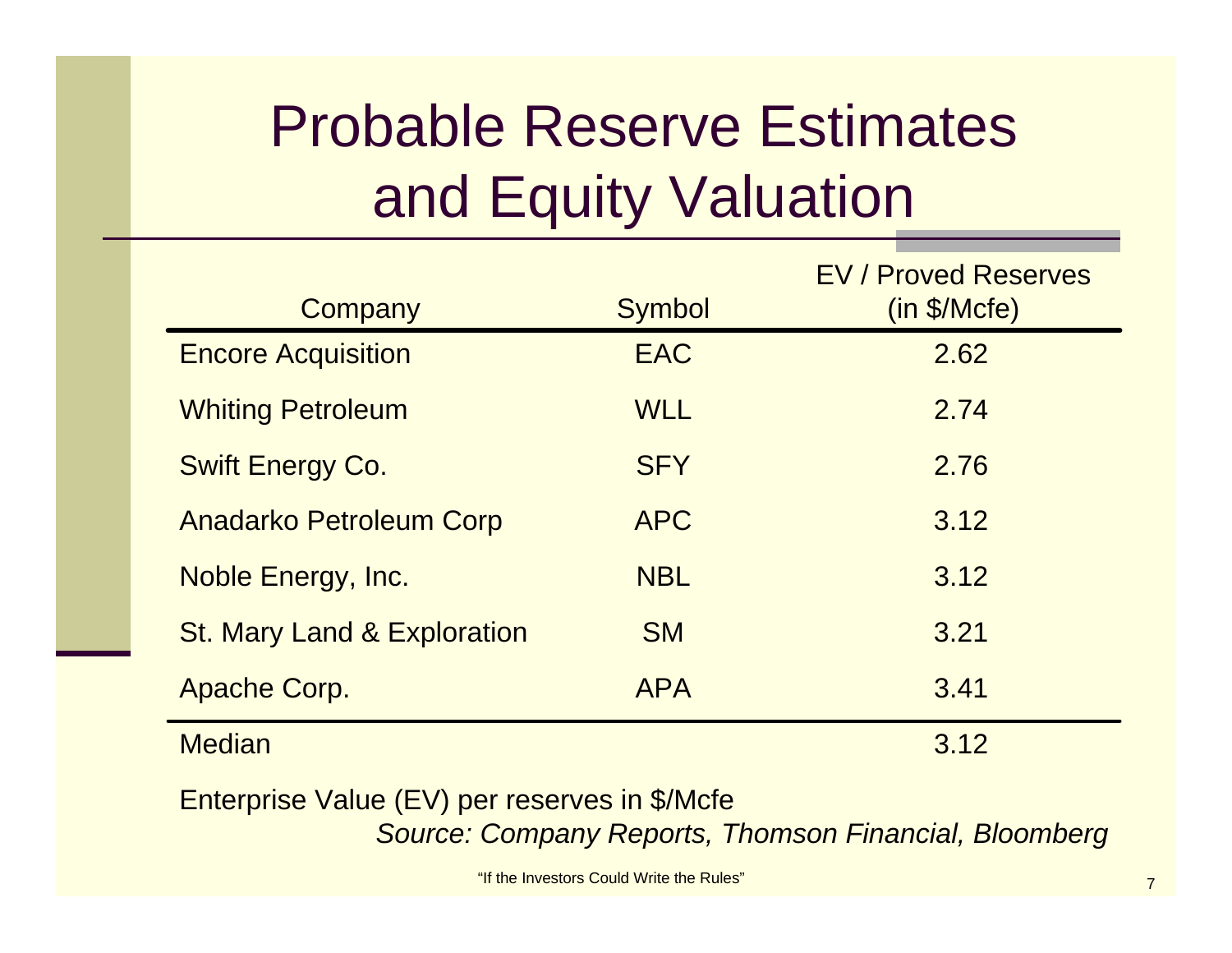## Probable Reserve Estimates and Equity Valuation (cont'd)

| Company                      | Symbol      | <b>EV / Proved Reserves</b><br>(in \$/Mcfe) |
|------------------------------|-------------|---------------------------------------------|
| <b>EOG Resources</b>         | <b>EOG</b>  | 4.48                                        |
| Ultra Petroleum Corp.        | <b>UPL</b>  | 4.51                                        |
| <b>Quicksilver Resources</b> | <b>KWK</b>  | 4.75                                        |
| <b>Range Resources</b>       | <b>RRC</b>  | 5.17                                        |
| <b>Petrohawk Energy</b>      | HK          | 6.06                                        |
| Carrizo Oil & Gas, Inc.      | <b>CRZO</b> | 6.22                                        |
| <b>Southwestern Energy</b>   | <b>SWN</b>  | 11.16                                       |
| <b>Median</b>                |             | 5.17                                        |

Enterprise Value (EV) per reserves in \$/Mcfe *Source: Company Reports, Thomson Financial, Bloomberg*

"If the Investors Could Write the Rules"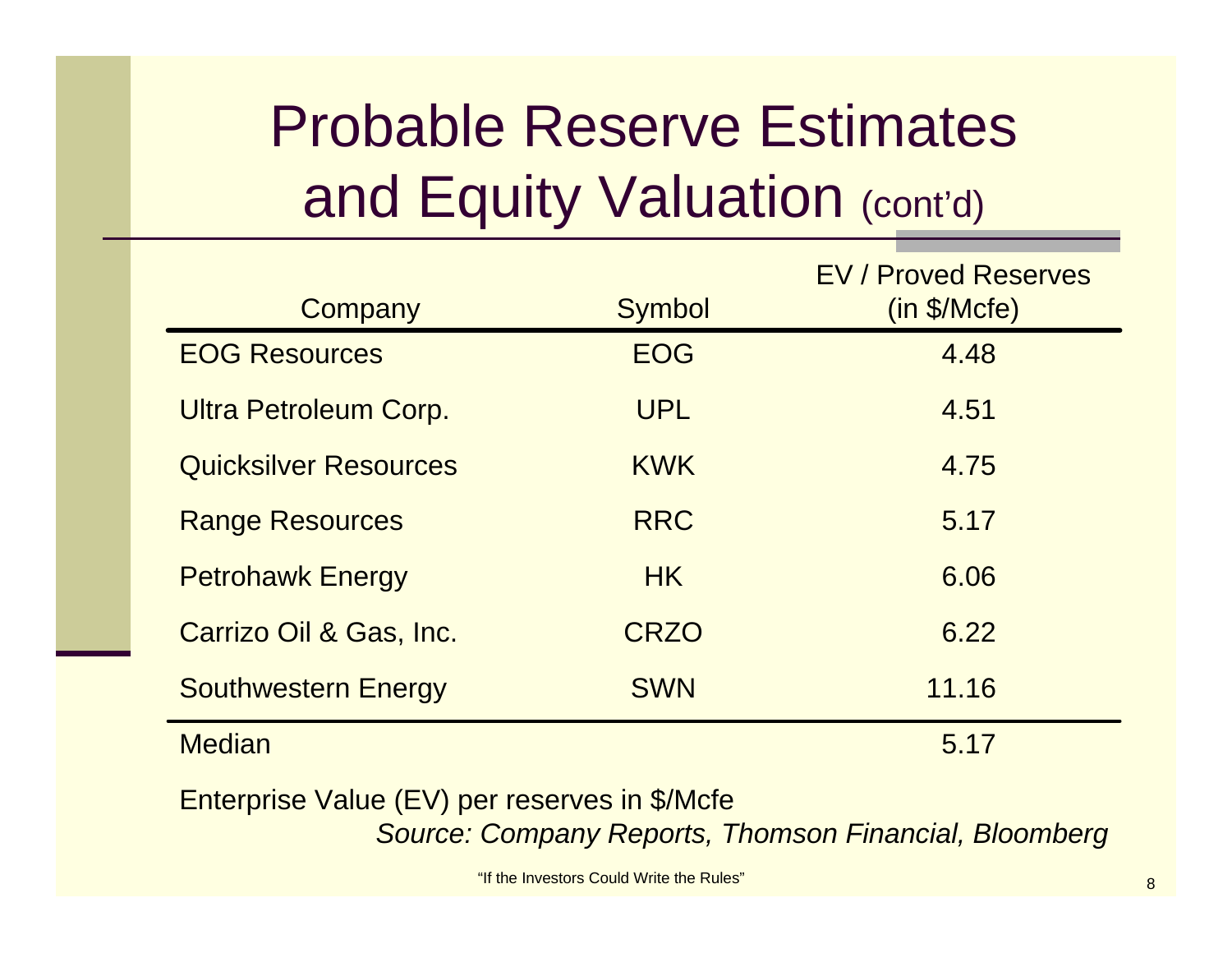| Company                | Symbol     | Non-Proved<br><b>Disclosure</b>                            |
|------------------------|------------|------------------------------------------------------------|
| Encore                 |            |                                                            |
| <b>Acquisition Co.</b> | <b>EAC</b> | Locations                                                  |
|                        |            | <b>Net Acres per Share</b>                                 |
|                        |            | (resource plays)                                           |
|                        |            |                                                            |
|                        |            | <b>Source: Corporate presentation dated March 13, 2008</b> |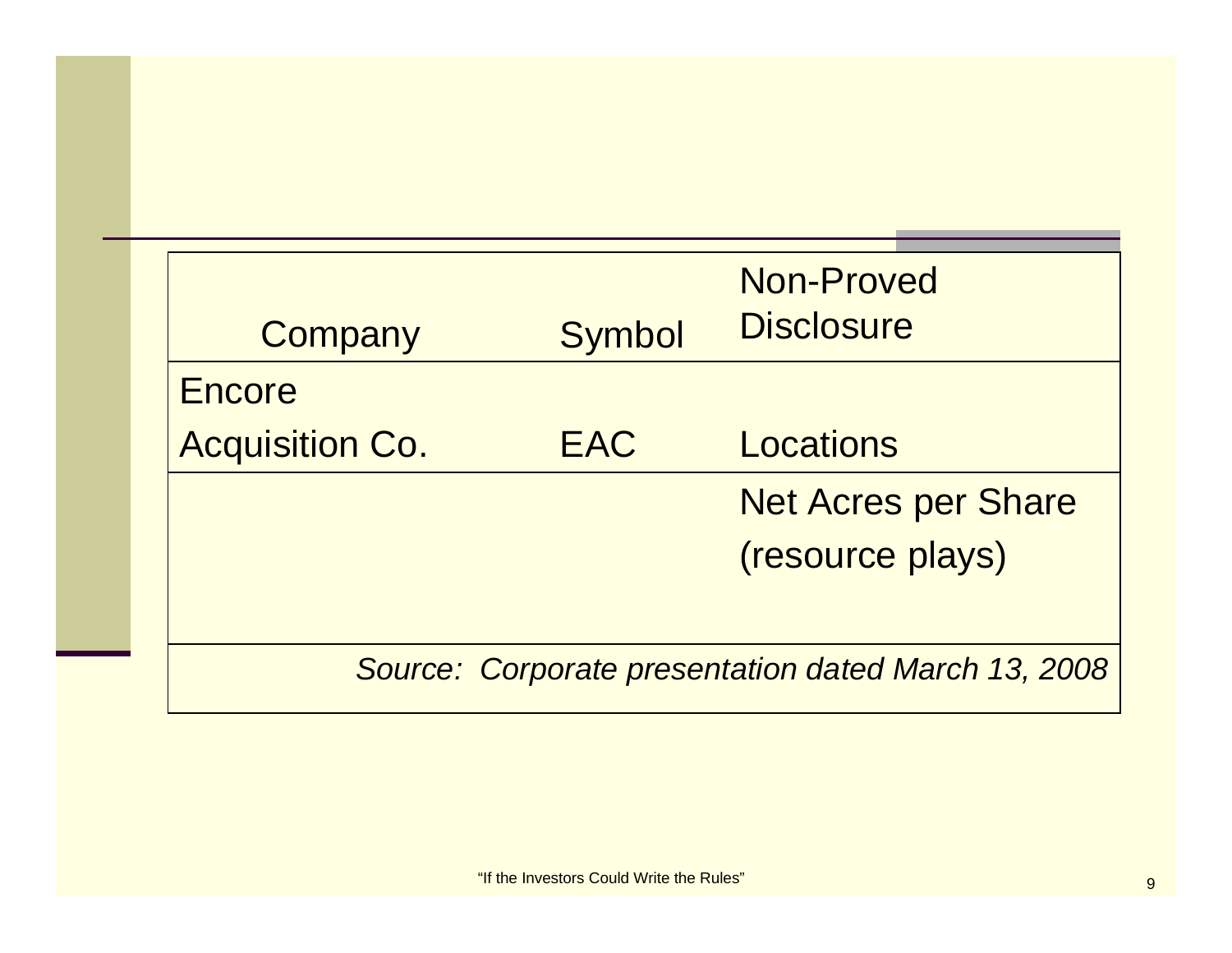| Company                     | Symbol     | Non-Proved<br><b>Disclosure</b>                                 |
|-----------------------------|------------|-----------------------------------------------------------------|
| Whiting<br><b>Petroleum</b> | <b>WLL</b> | Slide on proved,<br>probable, possible,<br>and PV10 by category |
|                             |            | Source: Corporate presentation dated April 1, 2008              |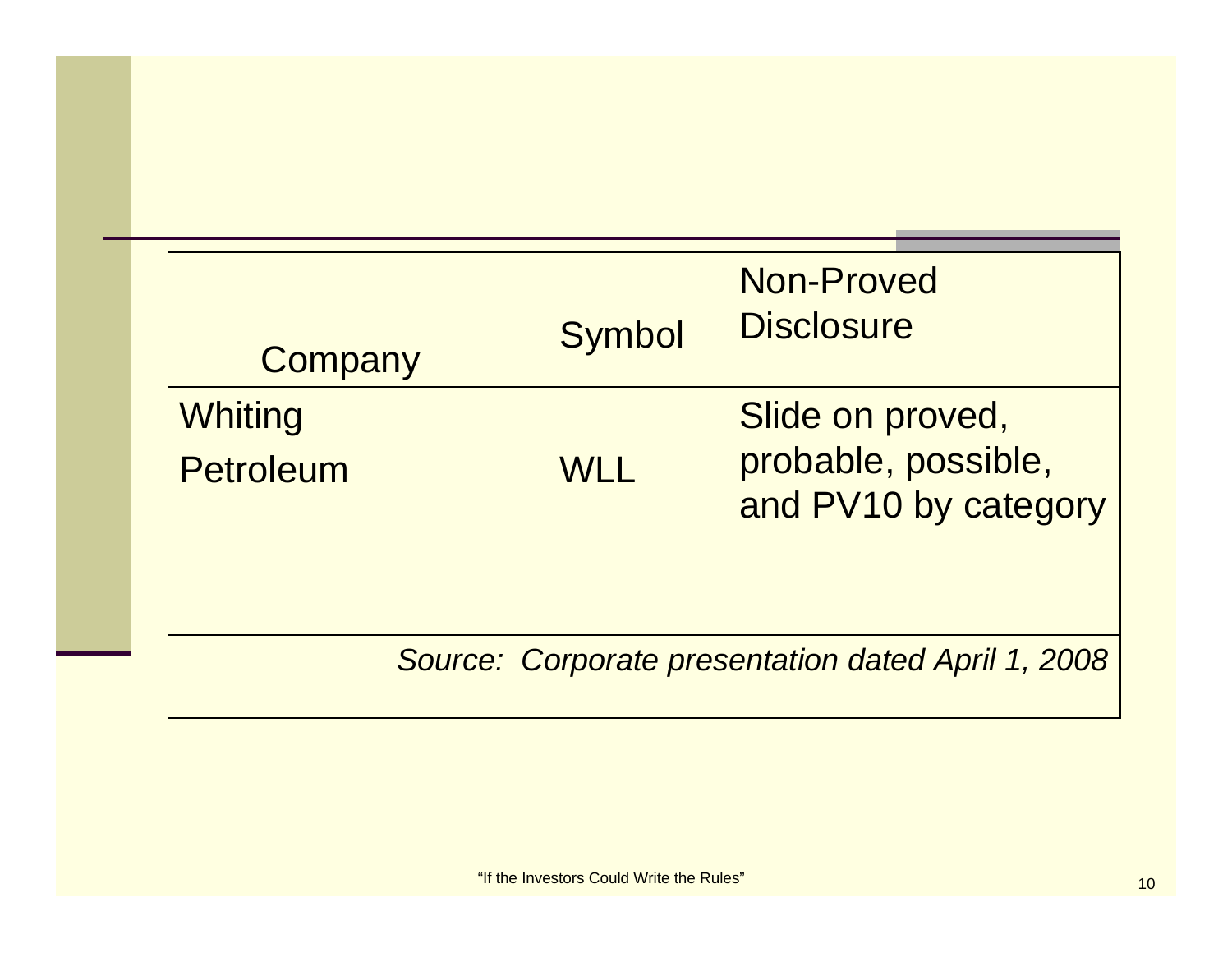| Company             | Symbol     | Non-Proved<br><b>Disclosure</b>                         |
|---------------------|------------|---------------------------------------------------------|
| <b>Noble Energy</b> | <b>NBL</b> | <b>Total Unrisked Net</b><br><b>Potential Resources</b> |
|                     |            | Source: Corporate presentation dated April 10, 2008     |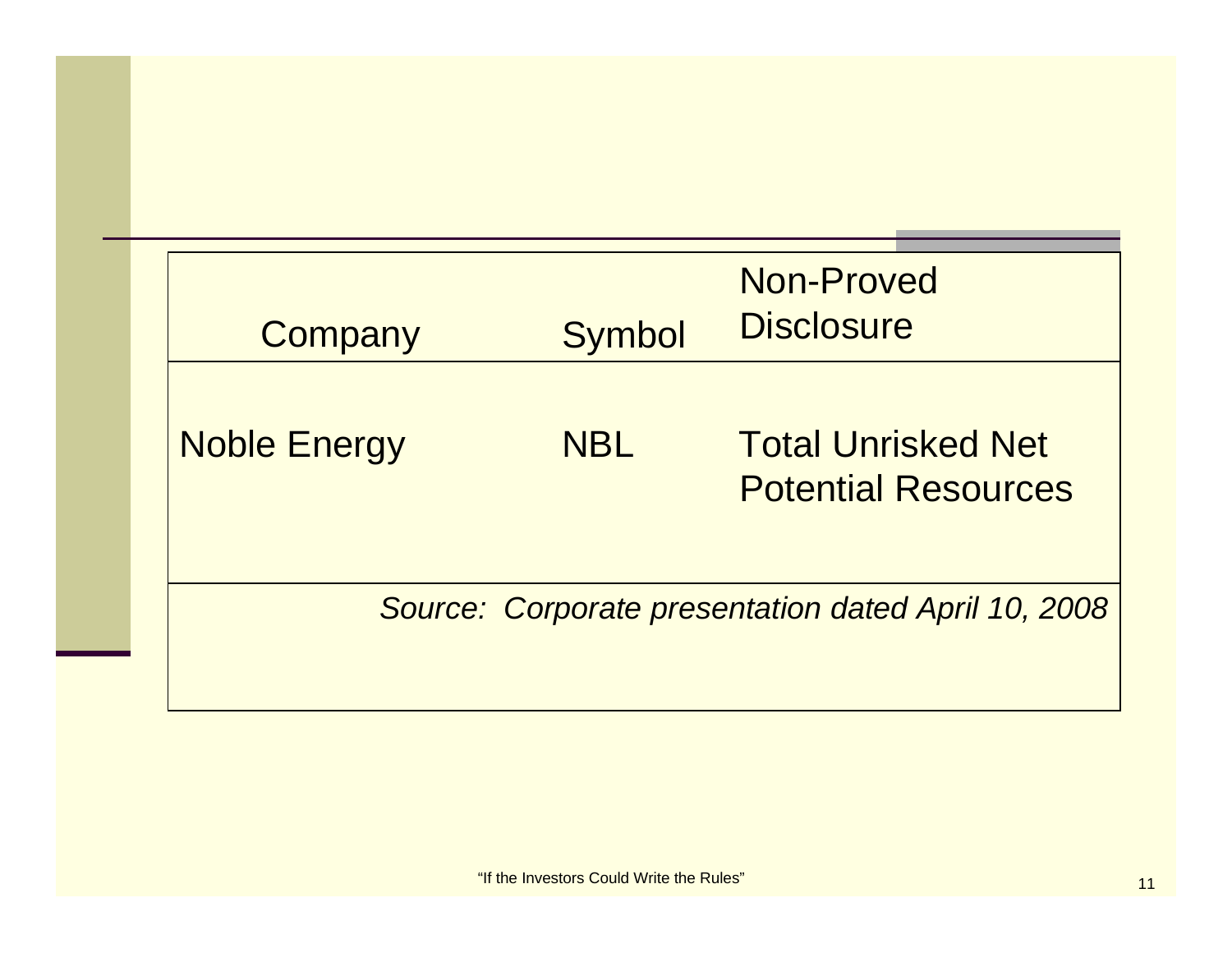| Company              | Symbol    | Non-Proved<br><b>Disclosure</b>                    |
|----------------------|-----------|----------------------------------------------------|
| <b>St. Mary Land</b> |           | 2,792 BCFE of                                      |
| & Exploration        | <b>SM</b> | <b>Total 3P</b>                                    |
|                      |           | <b>3P and Locations by</b><br><b>Selected Play</b> |
|                      |           | Source: Corporate presentation dated April 8, 2008 |
|                      |           |                                                    |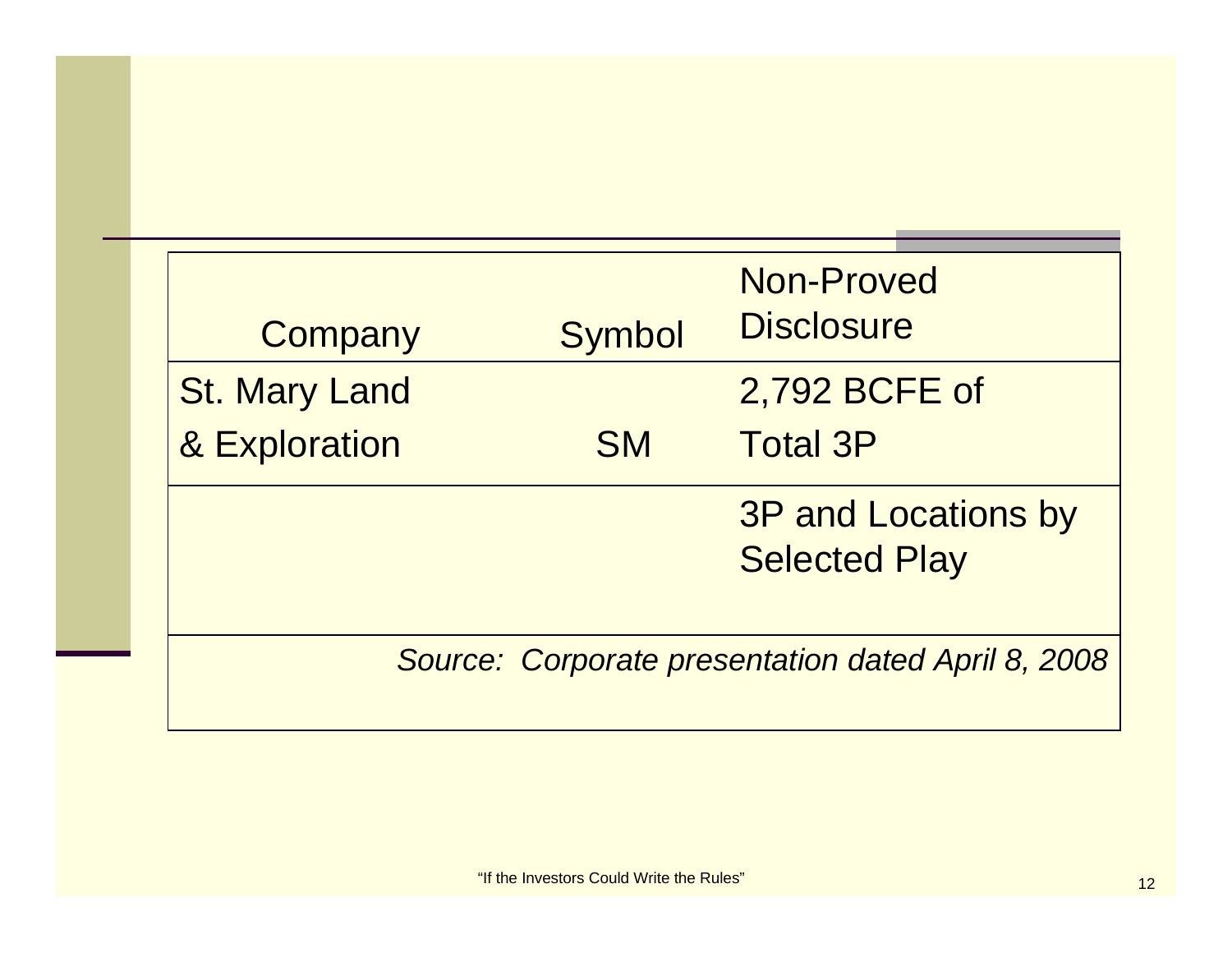| Company            | Symbol     | Non-Proved<br><b>Disclosure</b>                                                   |
|--------------------|------------|-----------------------------------------------------------------------------------|
| <b>Apache Corp</b> | <b>APA</b> | <b>Total Unrisked</b><br><b>Potential by Major</b><br><b>Exploration Programs</b> |
|                    |            | Source: Corporate presentation dated April 8, 2008                                |
|                    |            |                                                                                   |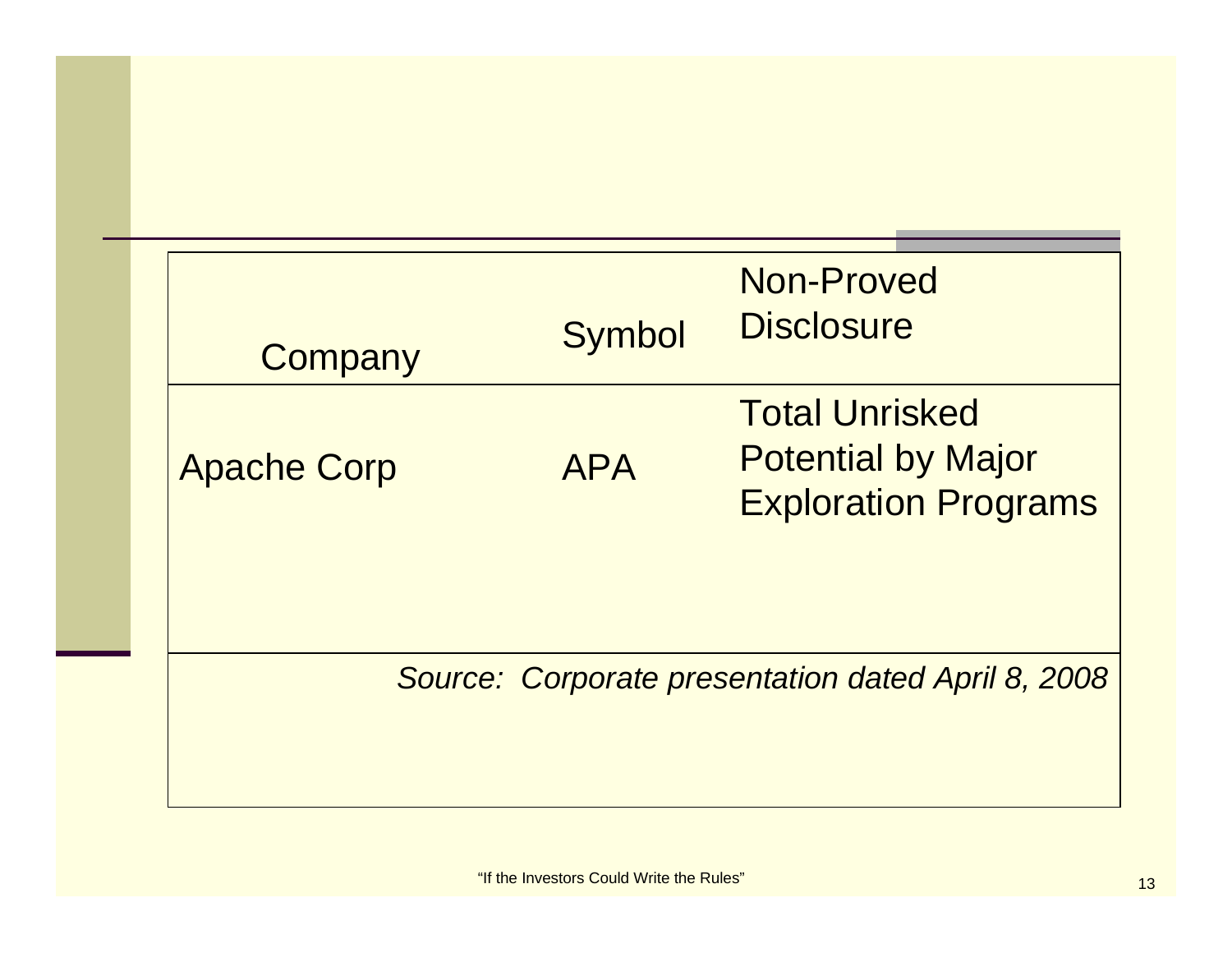| Company              | Symbol     | Non-Proved<br><b>Disclosure</b>                         |
|----------------------|------------|---------------------------------------------------------|
| <b>EOG Resources</b> | <b>FOG</b> | <b>Potential Reserve</b><br><b>Ranges by Major Play</b> |
|                      |            | Source: Corporate presentation dated May 1, 2008        |
|                      |            |                                                         |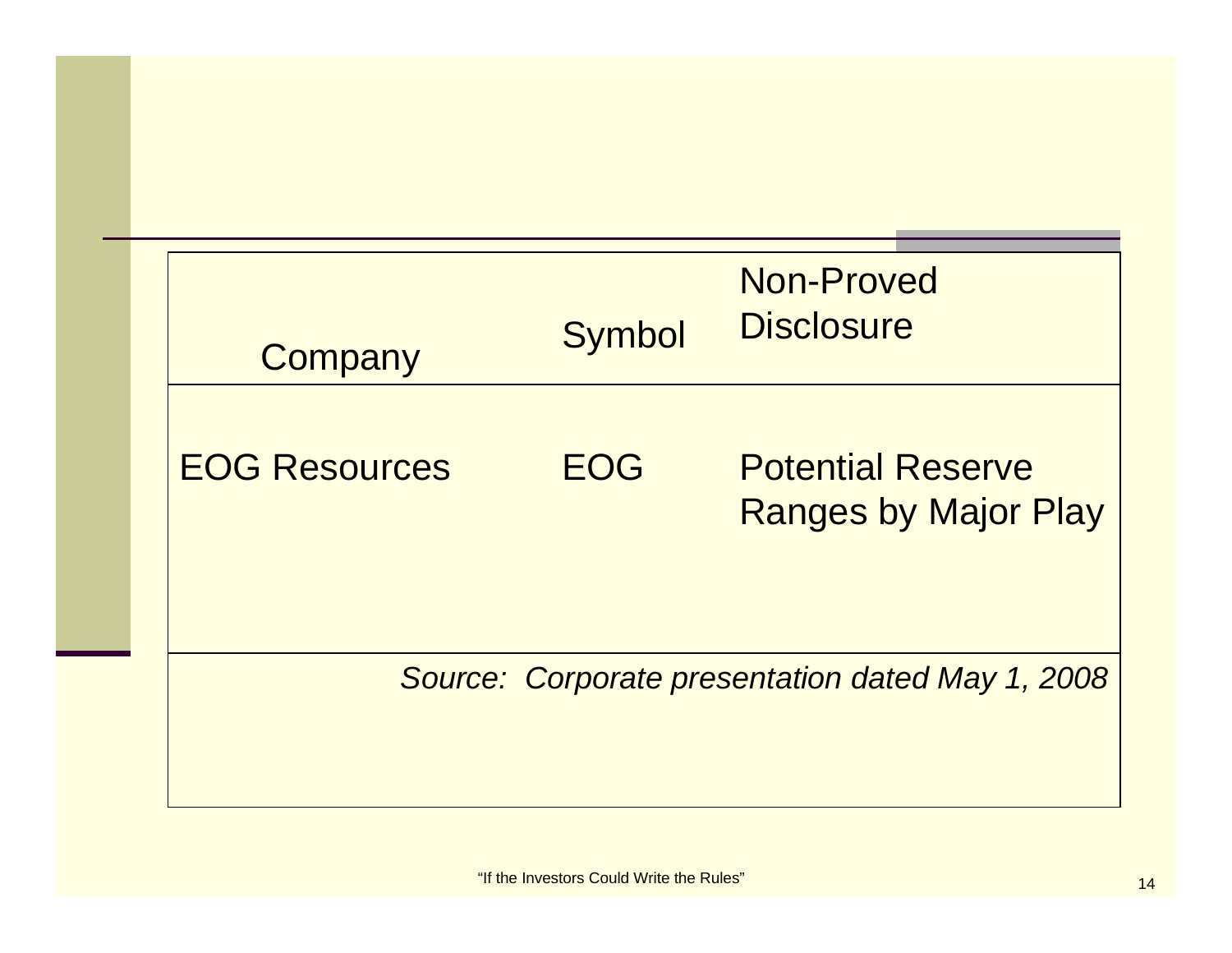| Company               | <b>Symbol</b> | Non-Proved<br><b>Disclosure</b>                    |
|-----------------------|---------------|----------------------------------------------------|
| Ultra                 |               |                                                    |
| <b>Petroleum Corp</b> | UPL           | <b>Drilling locations</b>                          |
|                       |               | <b>Proved + Near</b>                               |
|                       |               | Proved                                             |
|                       |               | <b>OGIP</b> and                                    |
|                       |               | Recoverable                                        |
|                       |               |                                                    |
|                       |               | Source: Corporate presentation dated April 9, 2008 |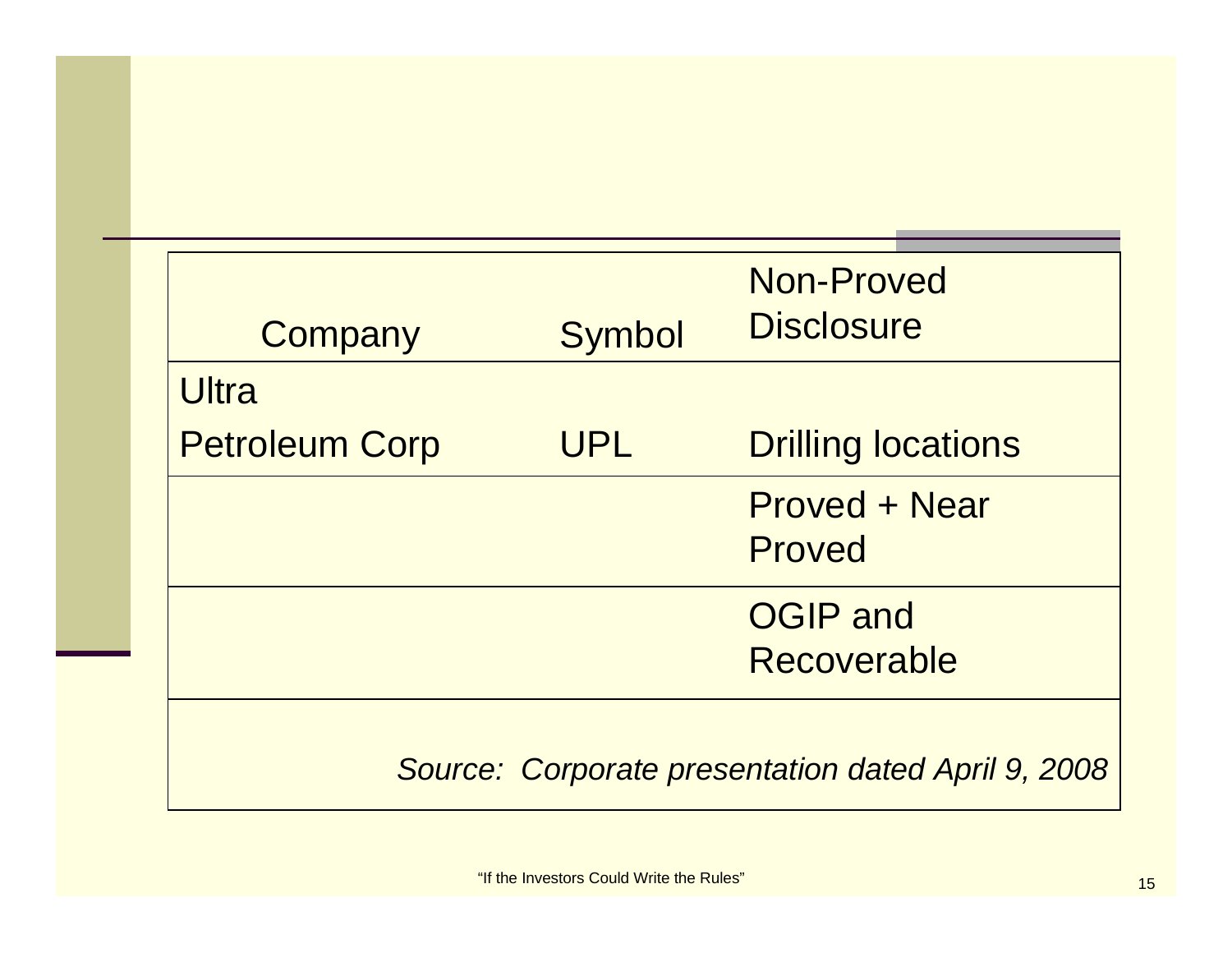| Company                         | <b>Symbol</b> | Non-Proved<br><b>Disclosure</b>                                                  |
|---------------------------------|---------------|----------------------------------------------------------------------------------|
| Quicksilver<br><b>Resources</b> | <b>KWK</b>    | <b>3P reserves on Bar</b><br><b>Chart with Sensitivity</b><br><b>Gas Pricing</b> |
|                                 |               | <b>Source: Corporate presentation dated April 7, 2008</b>                        |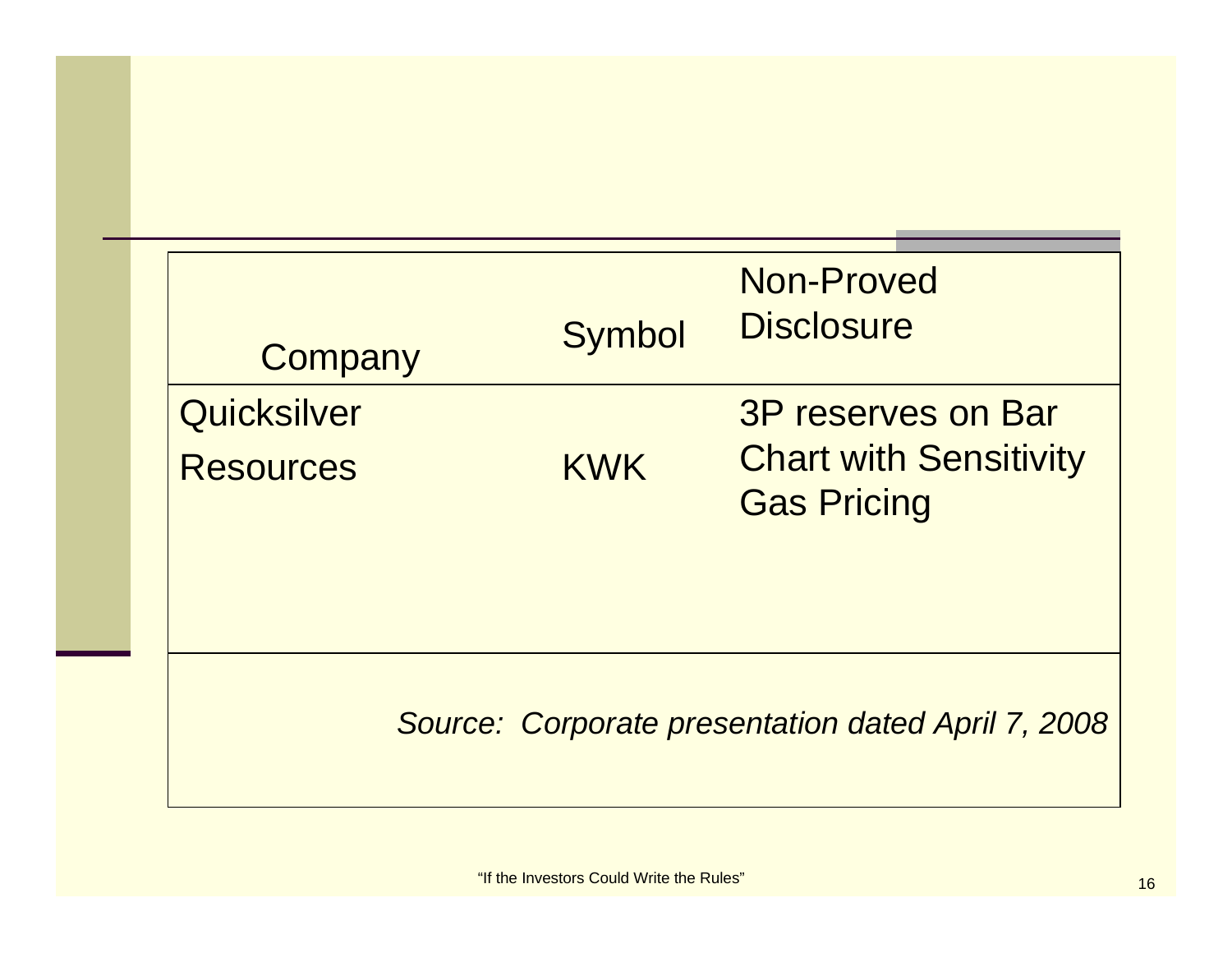| Company                | <b>Symbol</b> | Non-Proved<br><b>Disclosure</b>                                                    |
|------------------------|---------------|------------------------------------------------------------------------------------|
| <b>Range Resources</b> | <b>RRC</b>    | <b>Total Net Unrisked</b><br><b>Reserve Potential</b>                              |
|                        |               | <b>Total Net Unrisked</b><br><b>Reserve Potential by</b><br><b>Major Play area</b> |
|                        |               | Source: Corporate presentation dated April 10, 2008                                |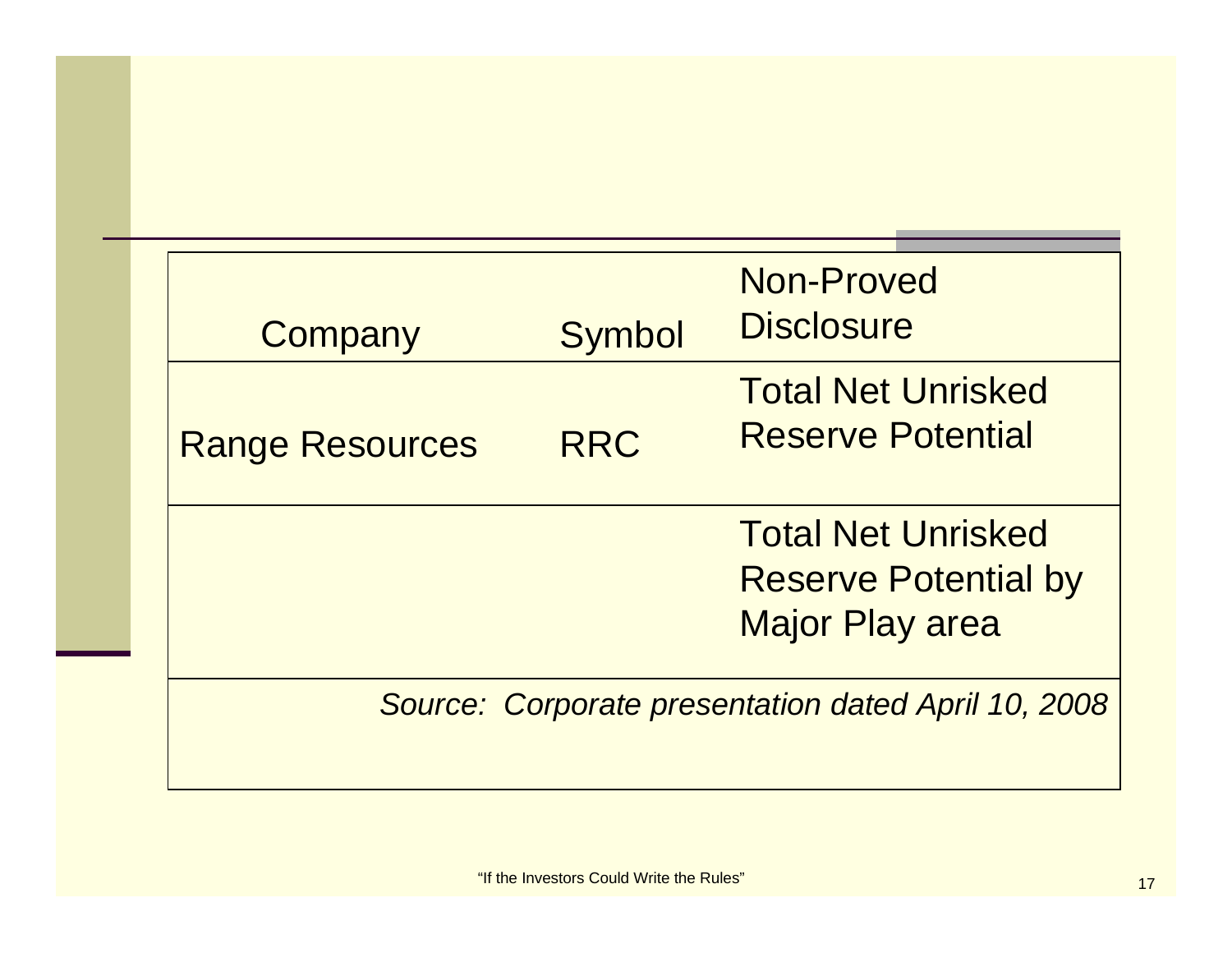| Company                 | <b>Symbol</b> | Non-Proved<br><b>Disclosure</b>                      |
|-------------------------|---------------|------------------------------------------------------|
| <b>Petrohawk Energy</b> | <b>HK</b>     | <b>Total Non-Proved</b><br><b>Resource Potential</b> |
|                         |               | <b>Combined Probable /</b>                           |
|                         |               | <b>Possible Reserves</b>                             |
|                         |               | <b>Risked Potential by</b><br><b>Major Plays</b>     |
|                         |               | Source: Corporate presentation dated April 8, 2008   |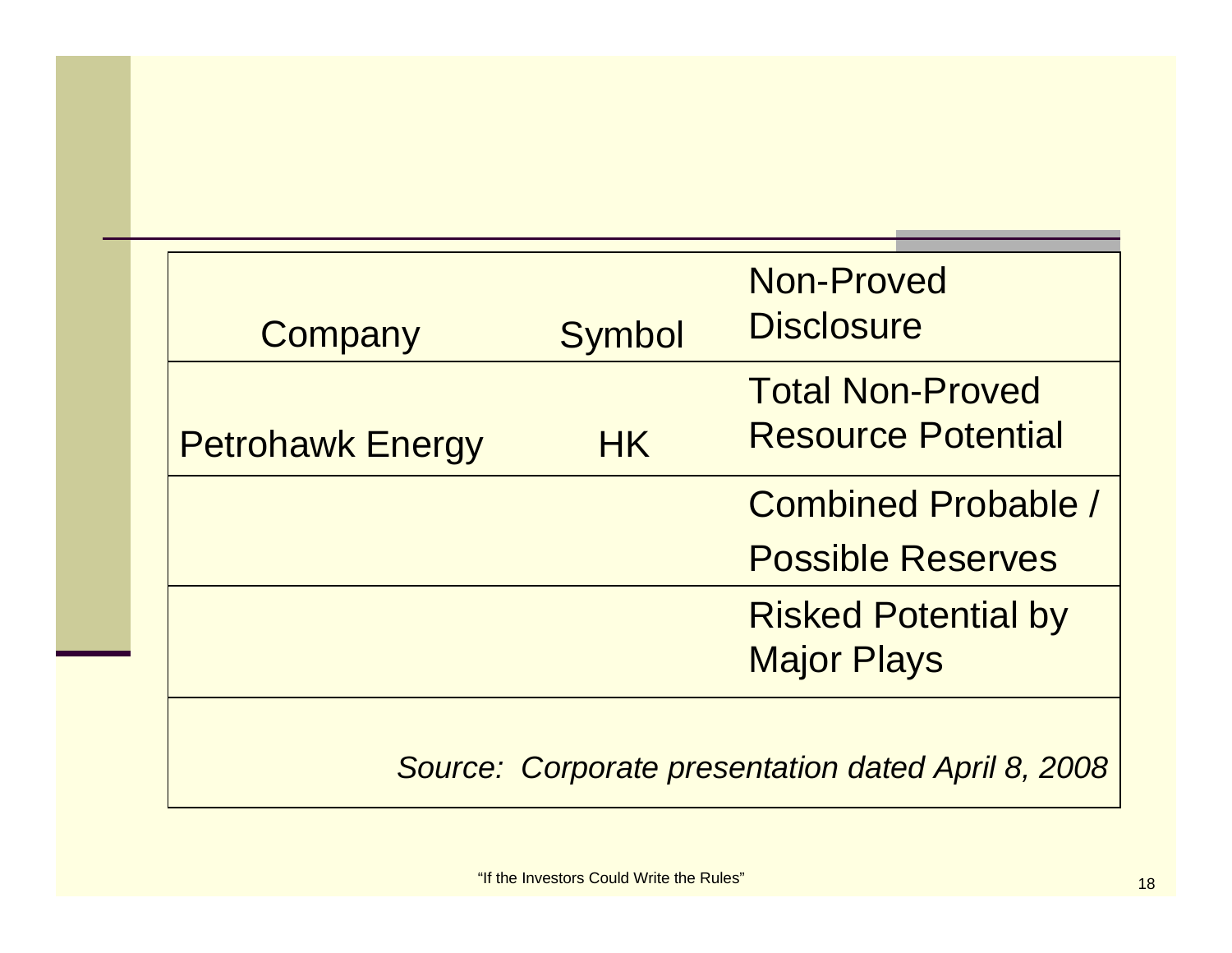| Company                                                   | Symbol | Non-Proved<br><b>Disclosure</b> |
|-----------------------------------------------------------|--------|---------------------------------|
| Carrizo                                                   |        | <b>Total probable</b>           |
| Oil & Gas, Inc.                                           | CRZO   | <b>reserves</b>                 |
|                                                           |        |                                 |
|                                                           |        | Pie chart on 2P and             |
|                                                           |        | 3P by region                    |
|                                                           |        |                                 |
|                                                           |        |                                 |
| <b>Source: Corporate presentation dated April 9, 2008</b> |        |                                 |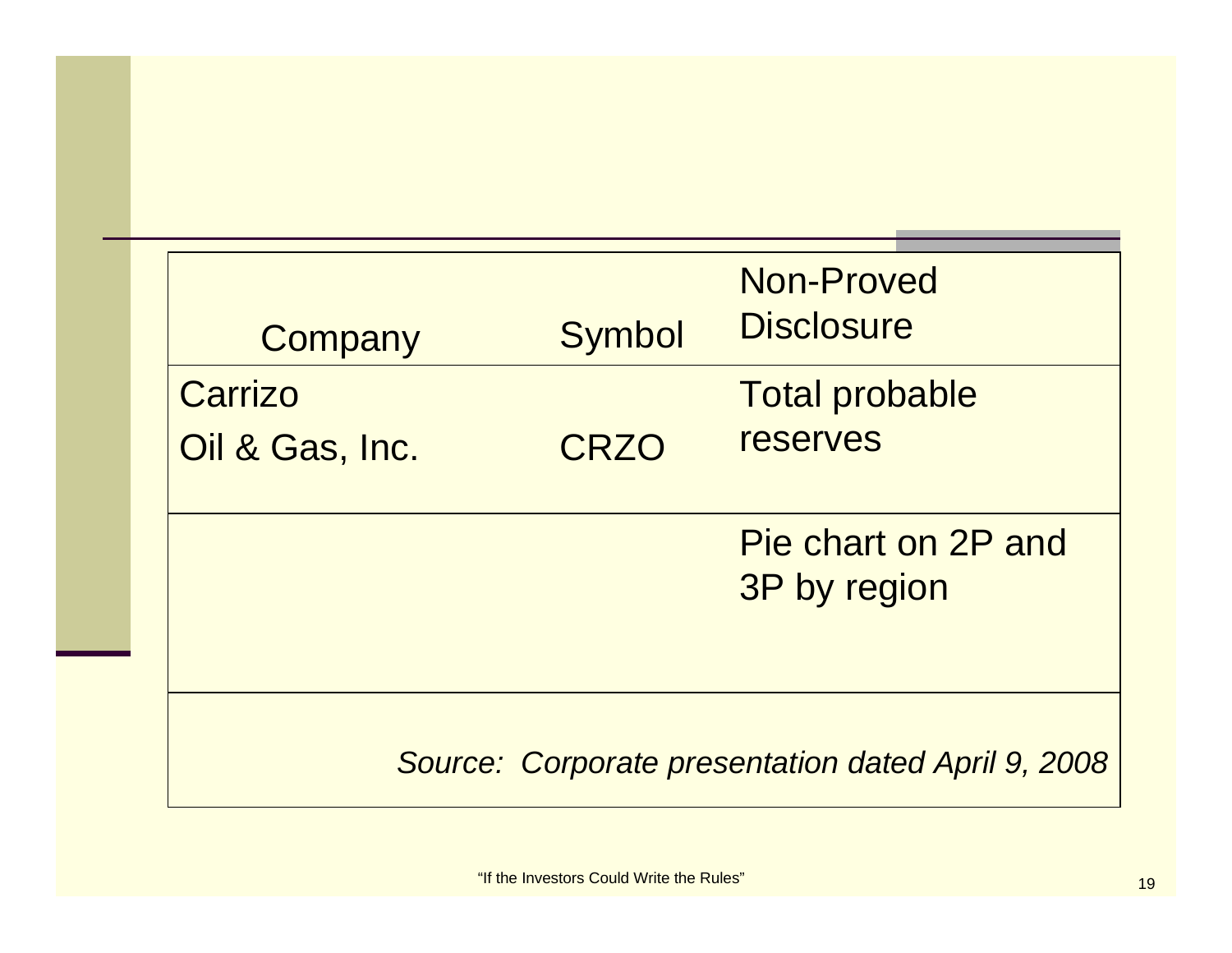| Company                                            | <b>Symbol</b> | Non-Proved<br><b>Disclosure</b>   |  |
|----------------------------------------------------|---------------|-----------------------------------|--|
| Southwestern<br><b>Energy</b>                      | <b>SWN</b>    | <b>Fayetteville</b><br>typecurves |  |
| Source: Corporate presentation dated April 7, 2008 |               |                                   |  |